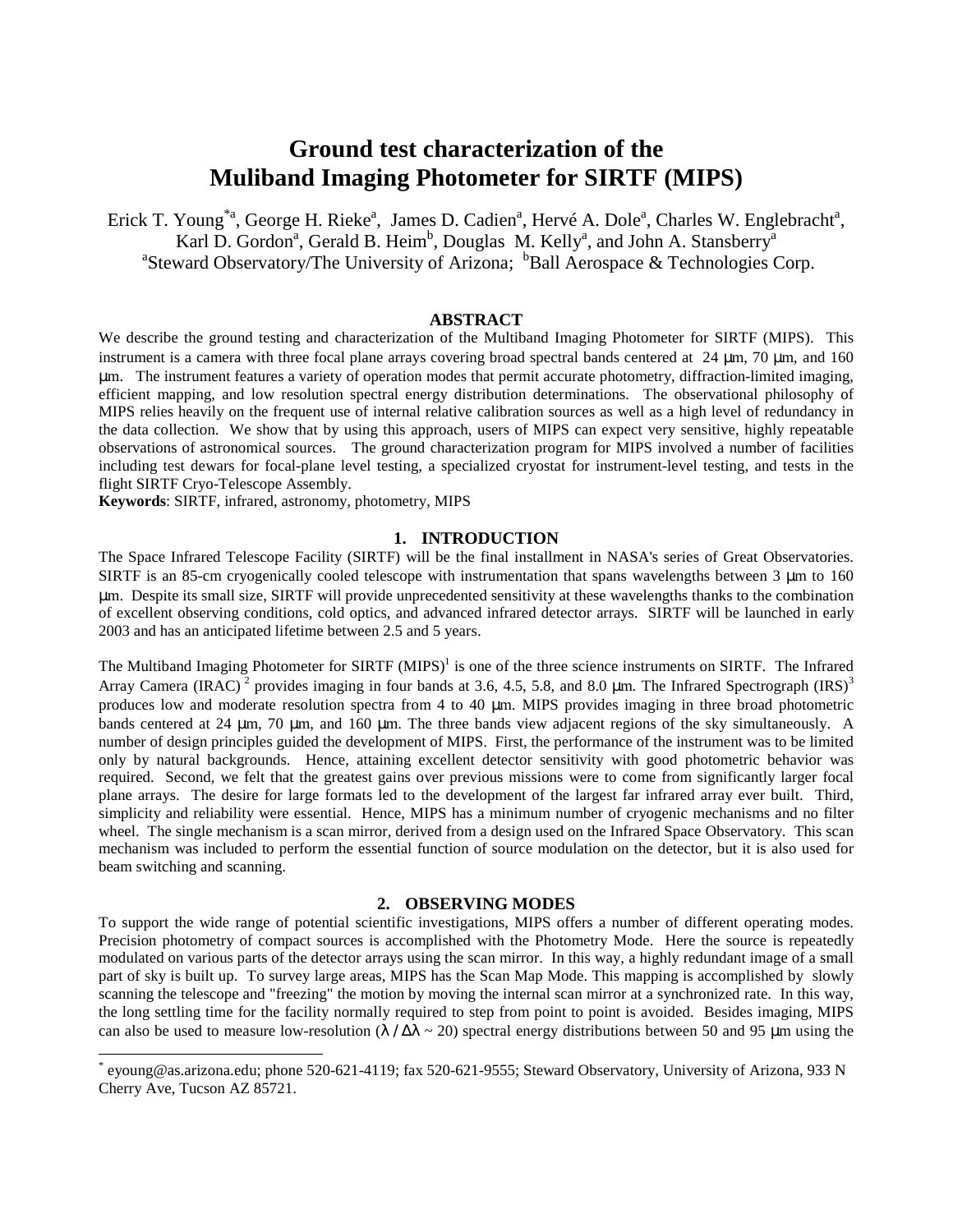Spectral Energy Distribution Mode. Finally, MIPS provides a Total Power mode where part of the 70  $\mu$ m field of view is modulated between the sky and a dark portion of the instrument interior.

### **3. DETECTORS**

To cover the wide wavelength range, MIPS uses three very different focal plane technologies. Their characteristics are summarized in Table 1. The 24 µm band uses a 128x128 pixel Si:As Blocked Impurity Band (BIB) detector manufactured by Boeing North America. The extrinsic silicon detector material is indium bump bonded to a matching silicon readout that provides an amplifier per pixel and multiplexes the image data onto four output lines. The silicon BIB technology is mature, and detectors of excellent performance have been produced. Because of the special BIB construction of the detectors, the devices show excellent photometric characteristics and immunity from many radiation effects. The 24 µm focal plane array is mounted on a thermally isolated fixture that allows operation of the array at the optimum 6 K temperature (Figure 1). The mount also incorporates approximately 1 cm of aluminum shielding to minimize total dose of ionizing radiation. The



Figure 1 The MIPS 24 µm focal plane array. The detector is a 128x128 format Si:As BIB device.

development of the Boeing Si:As arrays for SIRTF was led by the Infrared Spectrograph (IRS) team; that instrument uses identical arrays for two of the spectrograph modules. These detectors have been discussed by Van Cleve et al<sup>4</sup>.

| <b>Property</b>              | $24 \mu m$                         | $70 \mu m$                        | $160 \mu m$                            |
|------------------------------|------------------------------------|-----------------------------------|----------------------------------------|
| Format                       | 128x128                            | 32x32                             | 2x20<br>1 Pixel gap<br>between rows    |
| Detector                     | Si:As BIB                          | Ge:Ga                             | Stressed Ge:Ga                         |
| <b>Wavelength Coverage</b>   | 21.6-26.4 µm                       | $50 - 80 \mu m$                   | 142-178 µm                             |
| Pixel Physical Size          | $75 \mu m$                         | 750 µm                            | $3 \text{ mm}$<br>(cone input)         |
| Pixel Field of View          | $2.5"$ x $2.5"$                    | 9.8"x 9.8" or<br>5.0"x5.0"        | 16"                                    |
| Array Field of View          | 5.4' x 5.4'                        | 5.2' x 5.2' or<br>$2.7'$ x $2.7'$ | $5.3' \times 0.8'$<br>(with 1 row gap) |
| Supplier                     | <b>Boeing North</b>                | University of                     | University of                          |
|                              | America                            | Arizona                           | Arizona                                |
| Readout                      | Source Follower                    | <b>CRC-696</b><br><b>CTIA</b>     | <b>CRC-696</b><br><b>CTIA</b>          |
| Dark Current                 | $3 e^{-}/s$                        | 150 e/s                           | $500 e^{-}/s$                          |
| Read Noise                   | $27 e^-$                           | $92 e^-$                          | $250 e^-$                              |
| Responsivity                 | 53%<br>$(\eta G \ @ 11.6 \ \mu m)$ | $6.9$ A/W                         | 13 A/W                                 |
| Detective Quantum Efficiency | 52% @ 11.6 µm                      | 18%                               | 15%                                    |
| Full Well Capacity           | 200,000 e                          | 314,000 e <sup>-</sup>            | 316,000 e                              |
| Operability                  | 99.94%                             | 98%                               | 100%                                   |

Table 1. Characteristics of MIPS Focal Plane Arrays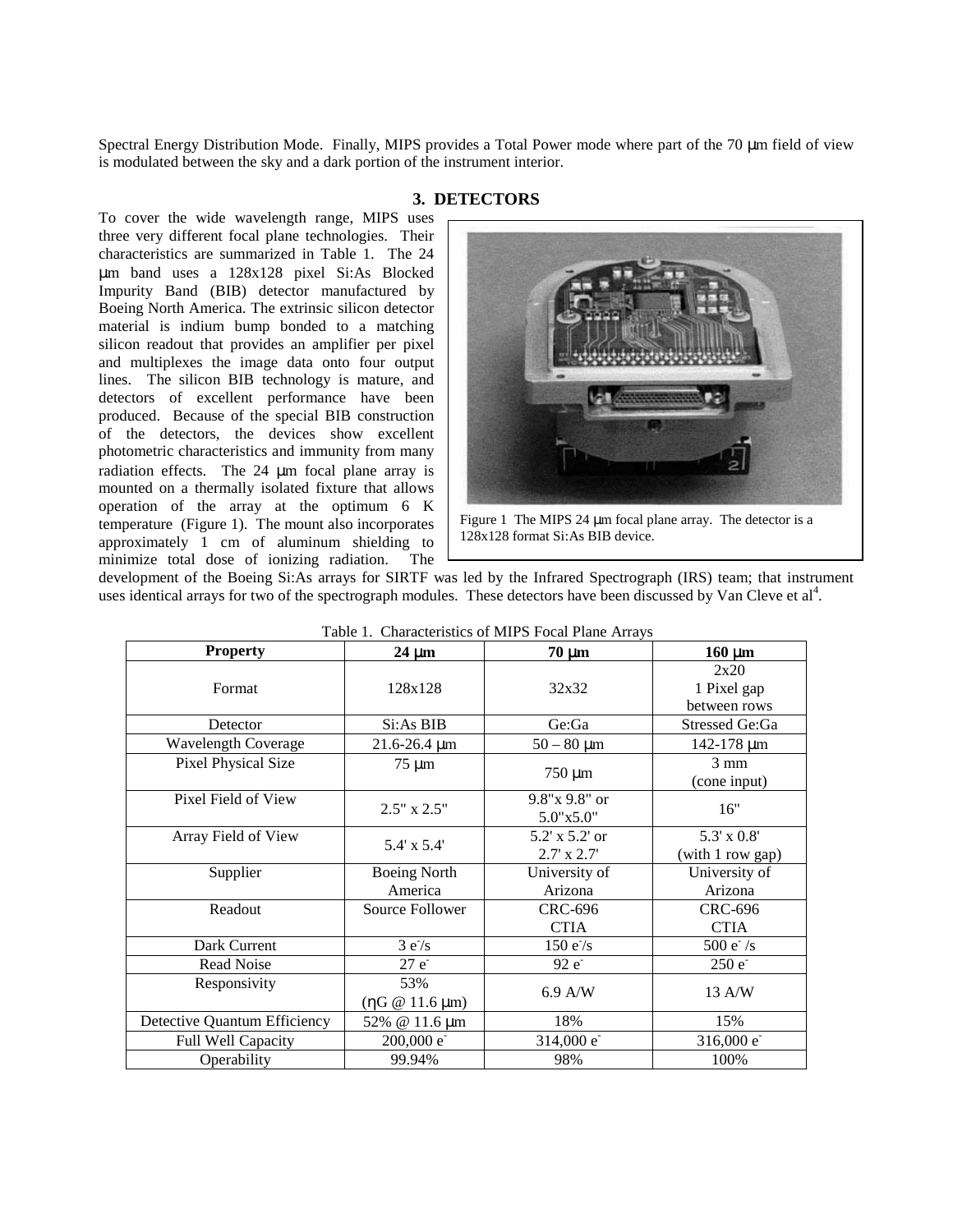

The 70  $\mu$ m array was developed at the University of Arizona by the MIPS team. The array uses conventional Ge:Ga photoconductors in a 32x32 format and is shown in Figure 2. A number of significant development challenges had to be overcome to produce arrays that met the MIPS performance requirements. Critical was the development of high performance readouts that operated at the low temperatures of the germanium detectors. To meet the dark current requirements, temperatures below 2 K were required for the 70 µm array. Normal silicon circuitry suffers from a number anomalies at low temperatures<sup>5</sup>, and special features must be incorporated in the design. The MIPS focal plane uses CRC-696 readouts<sup>6</sup> developed under NASA sponsorship at the Hughes Technology Center (later Raytheon Infrared Center of Excellence). This readout employs a Capacitive Trans-Impedance Amplifier (CTIA) for each pixel. This

circuit is ideal germanium photoconductors because it maintains the detector bias to within a few µV throughout an integration. The design and performance of this array has been discussed by Young et al.<sup>7</sup>

The normal cutoff for Ge:Ga is 115 µm, but the long wavelength response of Ge:Ga photoconductors can be significantly extended by the application of uniaxial stress along the  $[100]$  crystal axis.<sup>8</sup> The required pressure is ~500 MPa, and in the MIPS array design it is applied with a leaf spring made of Aermet 100 high strength steel. The leaf spring provides essentially constant pressure between room temperature and the operating temperature of 1.5 K, and allows the stress to be accurately set during assembly. Additionally, the spring compensates for any relaxation in



Figure 3. The MIPS 160 µm array. The format is 2 rows of 20 stressed Ge:Ga detectors. The light enters the collecting cones from above.

detector assembly. The actual detector elements are 1 mm cubes of Ge:Ga. Since the photoionization cross section for this material is relatively low, each detector must be placed an integrating cavity to enhance the absorption efficiency. Feedhorns deliver the infrared radiation to the cavities. The array consists of two rows of 20 pixels, built from four 2x5 modules (see Figure 3). For mechanical reasons, the design requires 1 pixel of space between the detector rows. The 160 µm array uses the same CRC-696 readout as the 70 µm array. Each module has two readouts servicing 5 pixels each. Although the CRC-696 is a 32-channel device, this sparse utilization of the readouts was necessitated by the need to minimize input trace lengths. The design of the stressed array has been described in detail by Schnurr et al.<sup>9</sup>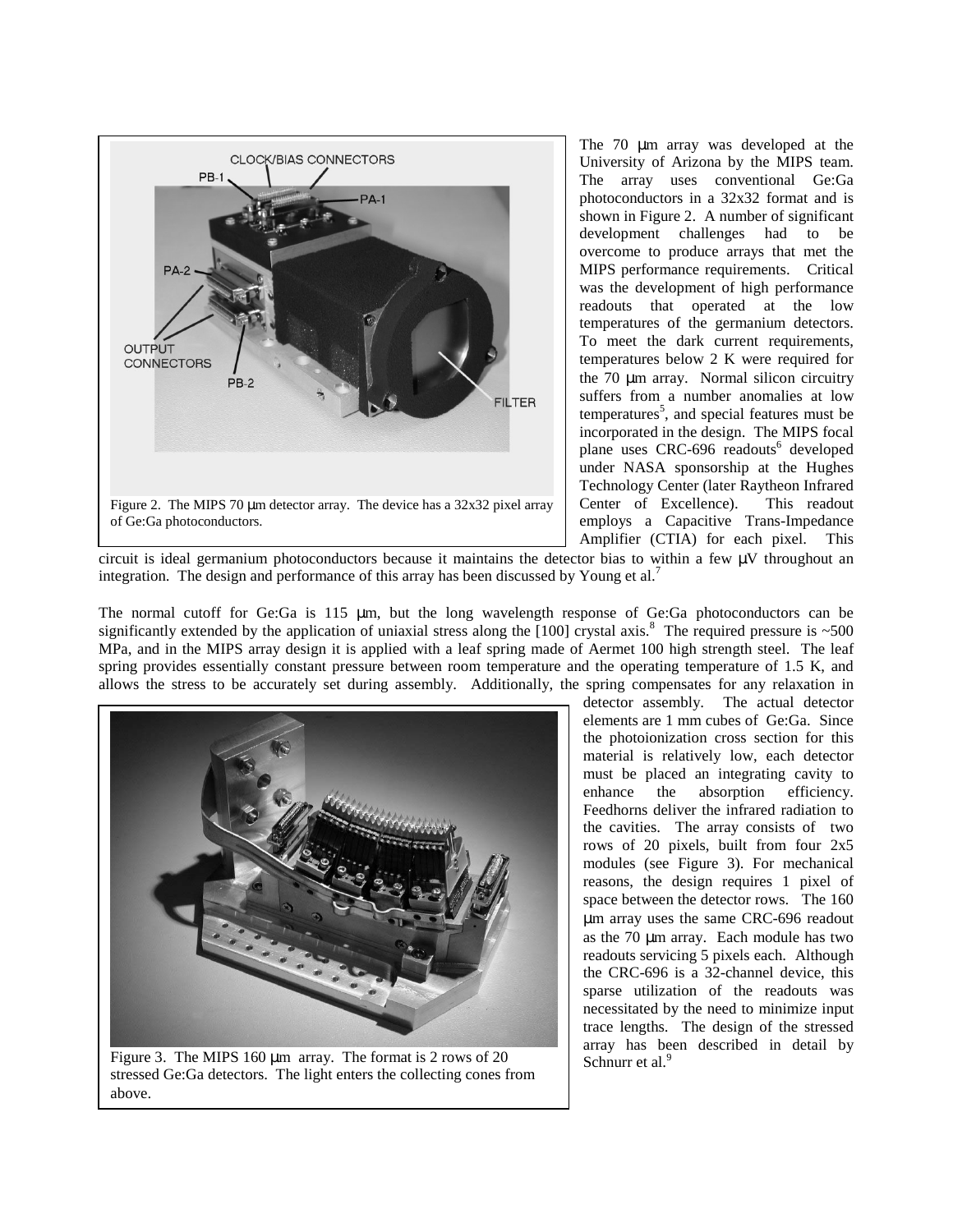# **4. SCAN MIRROR AND STIMULATORS**

Under very low background conditions, infrared detectors suffer from many non-ideal behaviors. In particular, the conventional photoconductors used in the 70 µm and 160 µm arrays exhibit latent images, multiple time constants, background-dependent time constants, varying responsivity, and radiation effects. The observing philosophy used on MIPS addresses these effects by taking observations in a highly redundant manner, modulating sources in a frequency domain where problems are minimized, and using internal calibrators to continually monitor responsivity. The key subsystems for maintaining the calibration are the scan mirror and the internal stimulators.



Figure 4. The MIPS Cryogenic Scan Mirror Mechanism.



2 mm x 4 mm.

The Cryogenic Scan Mirror Mechanism (CSMM) is derived from a design used on the Short Wavelength Spectrometer on the Infrared Space Observatory. The ISO  $\text{design}^{10,11}$  utilizes flex pivots, a voice coil actuator, and a Linear Variable Displacement Transducer (LVDT). To minimize self-heating to optimize the scan mirror for use with the far infrared detectors, a number of changes were made in the design. The copper voice coil actuator was replaced with a niobium-titanium superconducting version. The LVDT was replaced by a differential impedance transducer. These two changes reduced the power dissipation in the device from 1 mW to less than 100 µW. The CSMM has two mirrors mounted on a common carrier and has a total angular range of +/- 14°. The CSMM has been described in detail by Warden and Heim. $^{12}$  The flight unit is shown if Figure 4.

Because the responsivity of the detectors changes with time, it is necessary to frequently re-measure this quantity. All the MIPS observing modes adopt this scheme. The functional requirement is for an infrared source that is highly repeatable, has a short time constant, and dissipates very little power. The MIPS stimulators were constructed by Jeffrey Beeman of Lawrence Berkeley Laboratory. The device, shown in Figure 5, is similar in construction to a composite bolometer. A thin sapphire emitting surface is suspended on nylon leads. For the MIPS long wavelength emitters, the substrate size is 2 mm x 4 mm. The sapphire substrate is coated with a thin layer of Nichrome, which acts as a resistive heating element. The thickness of the Nichrome film is designed to give the sapphire substrate a good impedance match to free space and hence results in an efficient emitter. Because the thermal conductivity of the nylon is low, the sapphire rises to a useful temperature with very little power. The low thermal mass of the emitter gives a short time constant. For example, a test stimulator heated to 40 K with less than 2 mW of power dissipation and the associated time constant was less than 1 s. The MIPS observing strategy is to use the stimulators every few minutes to provide very frequent calibrations of the responsivity. Since the anticipated duty cycle is low, the time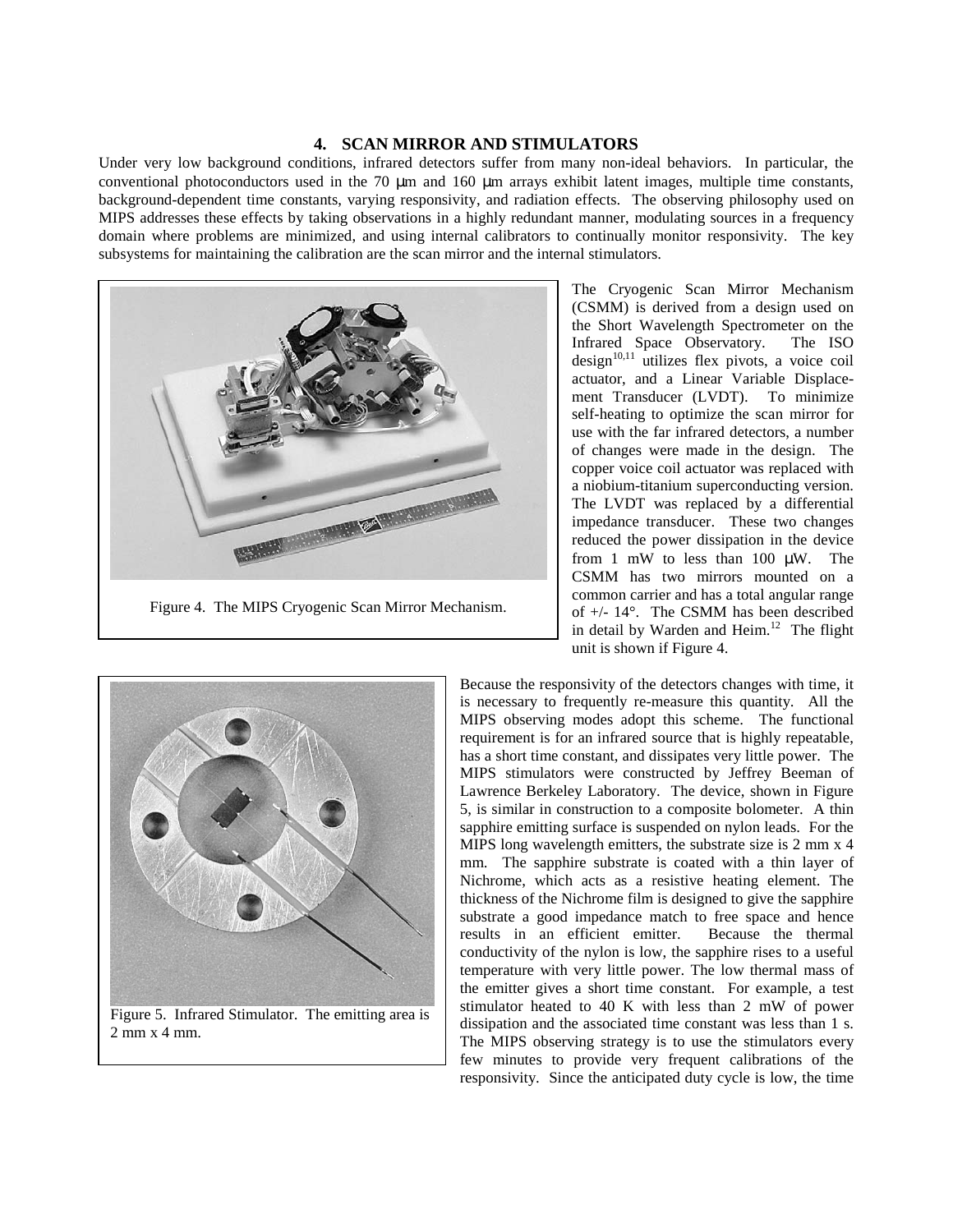average power dissipation will be  $< 100 \mu W$ . Based on measurements with bolometer detectors, the repeatability of these stimulators is better than 1%.

## **5. CHARACTERIZATION FACILITIES**

The testing of the MIPS arrays involved testing in a variety of situations depending on the level of integration. Initial characterization was done at the array level in specialized test dewars. Separate dewars were used for the 70  $\mu$ m and 160 µm development. Because it would have been difficult to accurately provide both flight-like background levels as well as calibrated sources when looking out a dewar window, we elected to instead use cryogenic sources inside the dewars. We employed both relatively-calibrated stimulators like those used in the flight instrument as well as cryogenic black bodies of our own design. By including a number of independently controlled stimulators we were able to investigate the detector behavior as a function of both background and source brightness.



Figure 6. MIPS in the Low Background Test Chamber.

After the detector arrays were installed in the flight MIPS instrument, another, much larger, cryostat was used for instrument level characterization. The instrument mounted in the Low Background Test Chamber (LBTC) is shown in Figure 6. The LBTC was designed to simulate the environment inside the SIRTF instrument chamber, providing extremely low infrared backgrounds and appropriate thermal conditions for the detectors. In particular, the design incorporated multiple radiation shields including ones at 4.2 K, 20 K, and 77 K. A separate heat station cooled with superfluid helium at 1.5 K was used for the detector heat sink. The LBTC has a variety of internal stimulators, point illumination sources, and flood illumination sources needed demonstrate the performance of MIPS. Of particular importance, the LBTC was the only opportunity to measure the imaging performance of the full instrument. Although some imaging testing at the full

observatory level was conduced for the IRAC and IRS instruments using a retroreflecting cryogenic flat, it could not be done for MIPS. The reason for this limitation was that to minimize contamination during ground testing of the observatory, the aperture door on the cryostat could not be opened. The window in the aperture door did not transmit MIPS wavelengths.

At the observatory level, tests have been performed to verify the noise and operability of the MIPS detectors. For these tests, the internal calibration stimulators have been used to provide flood illumination of the arrays. At the observatory level, however, the opportunities for characterization of the array performance are very limited, particularly since the MIPS germanium arrays must be tested at superfluid helium temperatures. In general, the observatory tests are designed to only demonstrate the *functionality* of the instrument under various environmental conditions.

Recognizing that the characterization of the germanium detectors would require significant testing, the MIPS team has constructed two test beds. The test beds feature characterization detector arrays that are as identical as possible to the flight units. In fact, the characterization arrays are built of spare parts from the flight construction effort. These arrays are mounted in dewars that have internal stimulators that can flood illuminate the arrays with a variety of backgrounds and source brightness. The 70 µm characterization dewar also includes an off-axis paraboloid to produce an image, and the engineering model CSMM to allow realistic modulation of sources. Both the 70  $\mu$ m and 160  $\mu$ m characterization test sets use flight-like warm electronics. Many of the test results presented in this paper come from the characterization array program.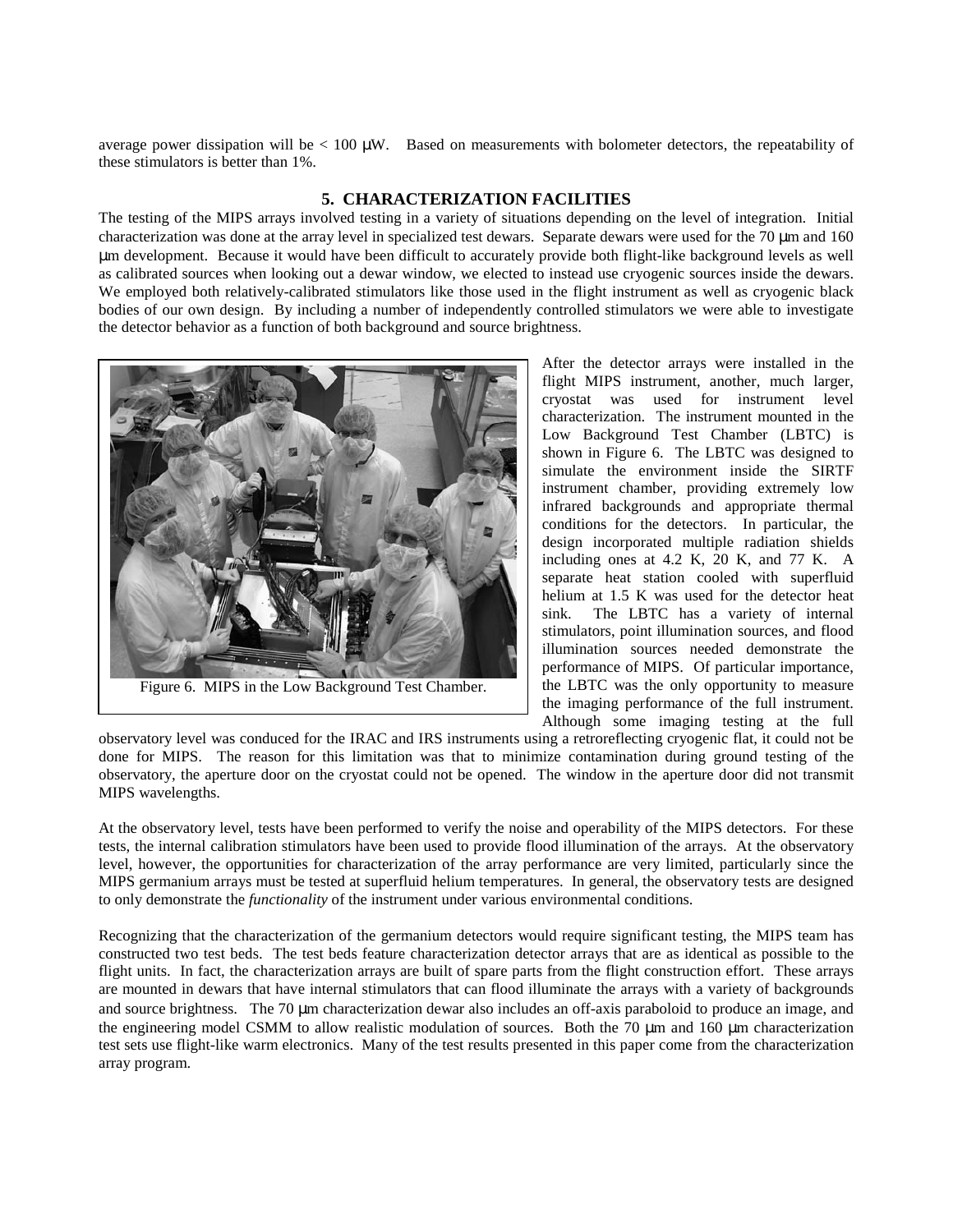# **6- CHARACTERIZATION RESULTS**

### *24* µ*m Results*

The standard operating sequence for the MIPS 24 µm array is to begin an integration with a reset and then to non-destructively read out the array every 0.5 s. The available integration times between resets are 3, 10, and 30 s. Because of limitations in the downlink bandwidth, it is not possible to transmit every frame that is collected by the array. Instead, the instrument computer takes the collection of samples and computes a best-fit slope for each pixel. For a charge integrating amplifier, this slope is proportional to the average photocurrent in each pixel. Additionally, the instrument computer calculates a difference image between the first and second samples. This difference image is useful for recovering photometry of bright sources in the field. Only the difference and slope images are transmitted to the ground. This set of data representing the interval between array resets is termed a Data Collection Event (DCE).

The overall behavior of the 24  $\mu$ m array is excellent. The read noise, quantum efficiency, and dark current are given in Table 1.



To investigate stability of the array, a considerable amount of data were taken in overnight runs during CTA testing. We collected five nights of 24um array data, including two nights with the array under continuous and constant illumination, and three nights with the array in the dark. Each night before data acquisition commenced, a thermal anneal was performed to place the array in a standard configuration. Then, a long series of DCE's were taken, encompassing 12 hrs. Results are plotted in Figure 7. The array mean slope is remarkably constant in each dataset, with variations at only 0.5% or less. The largest variations occur in the first 3 hours or so and likely represent responsivity changes as a result of the thermal anneal. After this initial period, there is a very small downward drift in the slopes, a change of less than 0.2% over 9-10 hours.

The 24 µm arrays does suffer from two undesirable effects. The first effect is called the "droop" effect. The output of each pixel depends not only on the flux falling on that pixel, but also on the total flux falling on the whole array. For the MIPS array, the droop coefficient is 0.32, meaning that 32% of the average integrated charge over the whole array appears on the output of every pixel. We anticipate that the correction software that has been implemented in the calibration pipeline will satisfactorily compensate for the droop effect. The 24 µm array also exhibits long term latent images from bright sources. The decay time is long  $(\sim 10$  minutes). Fortunately, the amplitude of the latent images is small, typically less than 1% of the original source.

## *70* µ*m Results*

Read Noise and dark current of the flight 70 µm array has been measured at the focal plane level, in the LBTC, and after installation in the Cryo-Telescope Assembly (CTA). The coldest and darkest conditions were realized in the LBTC during instrument testing. Figures 8, 9, and 10 show the dark current, and read noises for 3 and 10 second integration periods. The higher read noise found in the 10-s DCE set can be attributed to excess low frequency noise in the system. The median dark current is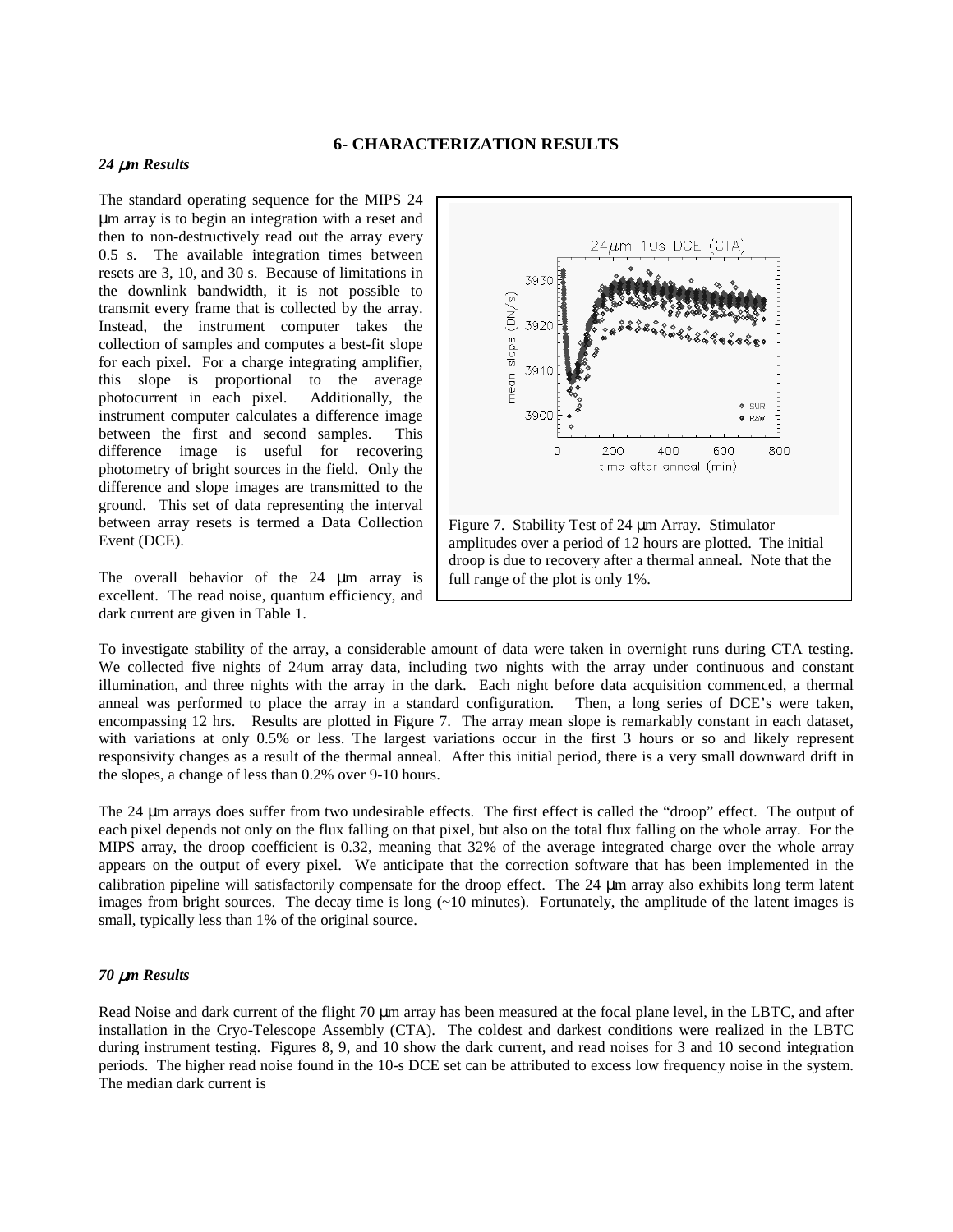





Figure 10. Read noise histogram for MIPS 70 µm array during instrument level testing for integration time of 10 s.





during instrument level testing for integration time of 3 s.

The responsivity of the 70  $\mu$ m array was measured in the array test dewar with the aid of an internal black body source. In this system an off-axis parabolic mirror acts as a collimator that flood illuminates the array.

The photometric calibration of conventional photoconductors is complicated by the nonlinear time response of the detector as depicted in Figure 11. Since the MIPS calibration method depends on an accurate calibration of prompt response of the detector, we needed a way to modulate the calibration signal on the appropriate rapid timescale. Rather than introduce a mechanism to modulate the blackbody source, we elected to use a simulator to serve as a secondary calibrator. We determined the current necessary to give the same longtime time constant response as the cryogenic black body, giving us an irradiance vs. current relationship for the stimulator. Pulsing the stimulator then gave us a calibrated irradiance at the desired time scales.

The internal stimulators are also used to correct for the long term response changes that are present in photoconductors. In normal operation, MIPS will take a measurement of an internal stimulator every few minutes. In this way, we are able to track response changes that are due to both non-linearities in the detector as well as changes caused by ionizing radiation in the space environment. Finally, by using the instrument scan mirror to modulate the astronomical sources on a time scale comparable to stimulator flashes, we avoid many of the settling issues associated dielectric relaxation in the detectors.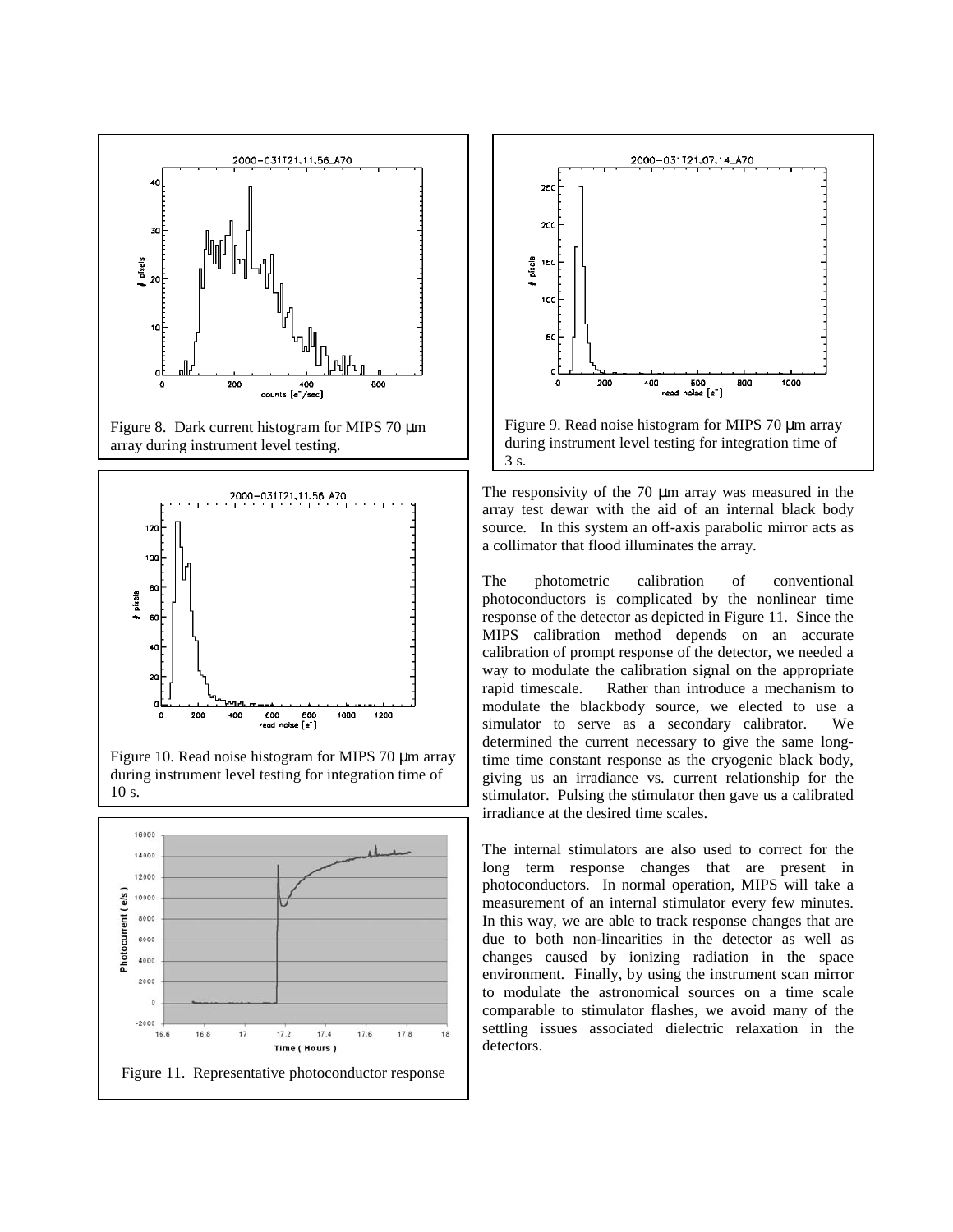



Figures 12 and 13 illustrate the calibration method. Figure 12 shows the raw response of the 70 µm array to a long series of stimulator flashes on top of a steady background illumination. The entire plot encompasses 6000 seconds of data. As is typical of conventional photoconductors, the response of the array increases with time. This increase is seen in both the background response and the amplitude of the stimulator flashes. Figure 13 shows the repeatability of the odd flash amplitudes if they have been normalized by the even flashes. In this case, the odd flashes would represent astronomical point sources. Despite the large absolute change in response during the course of the run, the calibrated flash amplitudes show excellent repeatability, with a standard deviation of only 0.7% for 98% of the pixels.

We have investigated image latency effects in the 70 µm array. Most of this investigation has focused on the amplitude of the stimulator latents. The typical latent amplitude is roughly 1% of the amplitude of the stimulator flash and the time constant is in the range 5 - 20 s.

Ionizing radiation can cause significant changes in the responsivity of conventional photoconductors. After exposure, the responsivity can increase by as much as a factor of 10, and this increase slowly decays on a time scale that is background dependent. To avoid the complications in calibrating such behavior, we have included resistive heaters on the focal plane array. By momentarily heating the detectors to  $\sim8$  K for 10 s, we can restore the responsivity to pre-exposure levels. The anticipated duty cycle for these anneals is small ( once per hour), and the total impact on

the power budget is small. The anneal heaters will contribute less than 1mW average power dissipation over the course of the mission. The 70 µm array fully settles within 10 minutes after a thermal anneal.

## *160 micron Results*

We utilize a similar calibration strategy for the MIPS 160 µm array. It suffers from the same background-dependent non-linearities as the  $70 \mu m$  array. Frequent use of the internal stimulators will be used to calibrate these detectors. Figure 14 shows a series of stimulator flashes taken after a thermal anneal. The thermal anneal is used to remove any ionizing radiation effects and to place the array in a known state. Typical anneal conditions are a peak temperature of 4 K and a duration of 10 s. In this example, the array is exposed to a constant, low infrared background, and the stimulators are fired every two minutes. As with the 70 µm array the response to both the stimulators and the background increase as a function of time. Figure 15 shows the result of calibrating the odd flashes with the even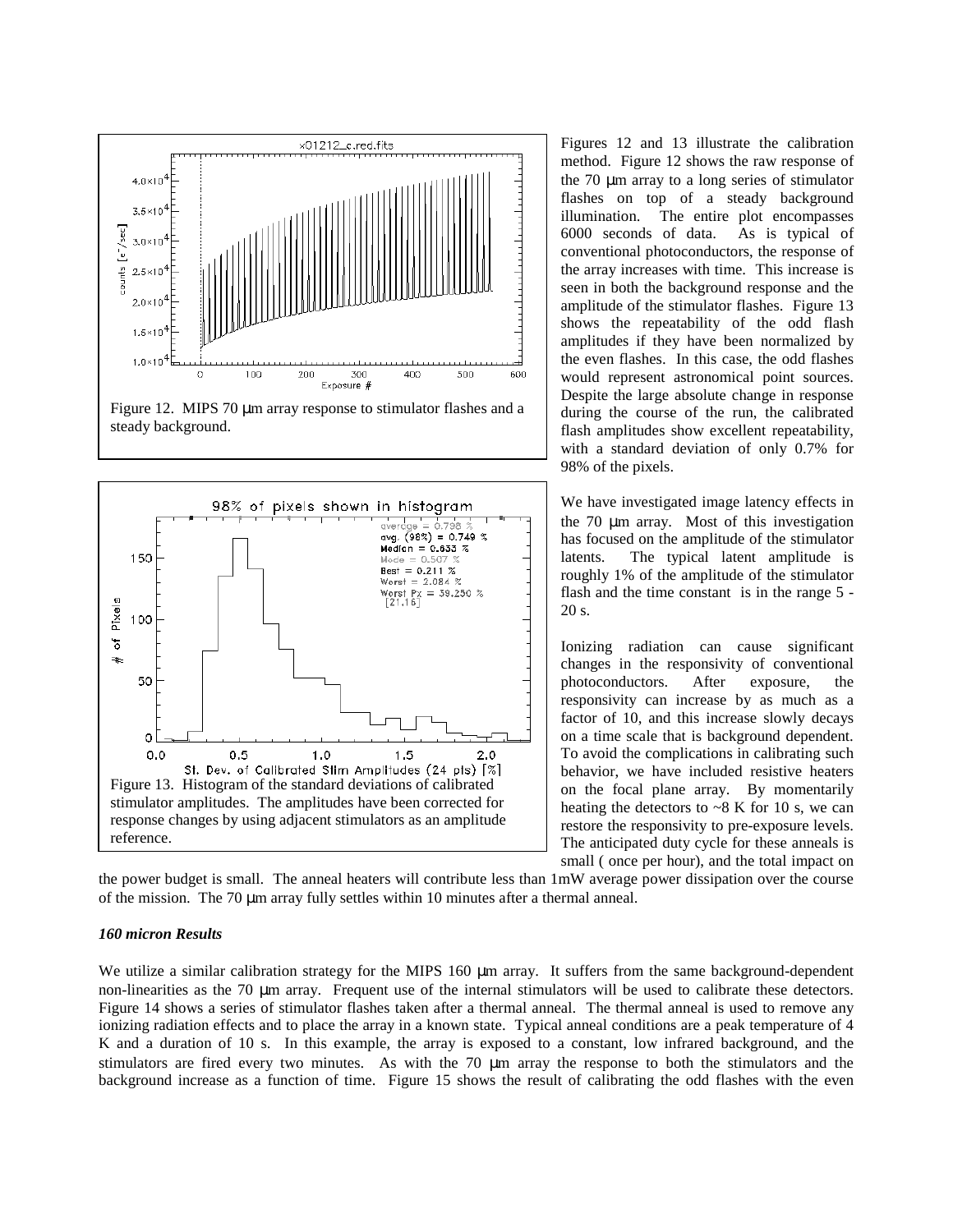

flashes. It is notable that the 160 µm array settles very quickly after the thermal anneal. In a separate test, we have found that the dark current settles to the pre-anneal value in  $\sim$ 120 s. Figure 15 shows that the calibration method is quite effective for correcting the responsivity variations of the array. Despite the large change in stimulator and background response during the one-hour run, the calibrated stimulator response is constant to better than 1%.

Because the 160 µm array only has a modest 2 x 20 pixel format with a gap between the two rows, it will be necessary to build up images by mosaicking multiple observations of regions. The cryogenic scan mirror mechanism (CSMM) will be essential in producing these mosaics efficiently. Figure 16 shows observations of a simulated point source from the Low Background Test Chamber. As can be seen in the combined image, the response and flat fielding accuracy is adequate to properly allow reconstruction of well-sampled point sources.



# **SUMMARY**

The Multiband Imaging Photometer for SIRTF (MIPS) will provide unprecedented astronomical capabilities in the farinfrared. Much of the power of the instrument comes from the advanced detector arrays that will be used in the instrument. We have demonstrated an observational strategy that relies on point source modulation and the frequent use of internal stimulators to provide excellent photometric repeatability.